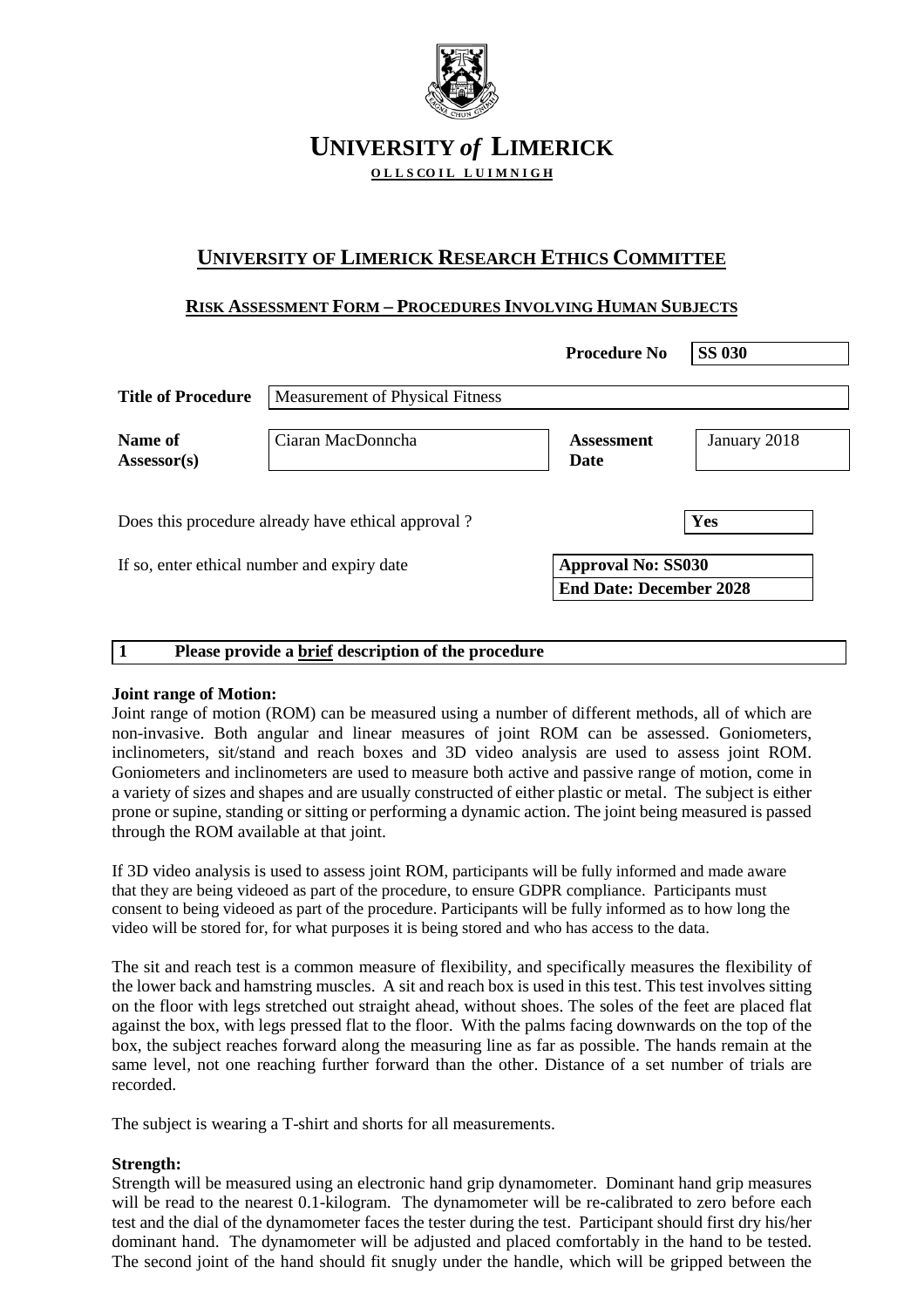fingers and the palm at the base of the thumb. The participant assumes an upright, standing position with the arm fully extended down by his/her side.. The hand and arm should be free of the body, not touching anything. The arm can be slightly bent, but the dynamometer is kept in line with the forearm and hangs down at the side. The test involves a maximal gripping effort for 2-3 seconds. No swinging or pumping action of the arm is permitted.

#### **Cardio Respiratory Endurance:**

This will be estimated using the 20-Meter Shuttle Test (Leger et al, 1988). The participants move from one line to another 20m apart, reversing direction and in accordance to a pace dictated by an audio signal which gets progressively quicker with time. Participants start at a speed of 8.0 km/hr, with the second stage at 9.0 km/hr, and thereafter there is an increase in speed by 0.5 km/hr each stage.. The test is terminated for each participant when they fail to reach the end lines in time with two consecutive audio signals. Distance covered will be recorded in shuttles one shuttle measuring 20m). For the initial stages of the test, a member of the testing team will join the participants so as to maintain the correct running pace. Participants will be grouped depending on the size of the school hall/ gymnasium. Instructions to the participants are also outlined on the audio recording.

#### **Muscular Endurance:**

Endurance of the abdominal muscles will be measured using the sit-up test. The test will involve completing a maximum number of sit-ups to a preset cadence of 20 sit-ups per minute (1 sit-up every 3 seconds). The performer lies in a supine position on the mat, knees bent at an angle of approximately 140°, feet flat on the floor, legs slightly apart, arms straight and parallel to the trunk with palms of hands resting on the mat. After the participant has assumed the correct position on the mat, the observer places a measuring strip on the mat under the participant's legs so that their fingertips are just resting on the nearest edge of the measuring strip. Keeping heels in contact with the mat, the participant curls up slowly, sliding fingers across the measuring strip until fingertips reach the other side and slowly returns to the start position. The participant stops once they cannot maintain a rhythmic pace with the pre-set cadence.

The isometric muscular endurance of the torso is measured by maintaining a static prone position for as long as possible (plank hold) with only forearms and toes touching the ground. The aim of the test is to hold an elevated position for as long as possible. Start with the upper body supported off the ground by the elbows and forearms, and the legs straight with the weight taken by the toes. The hip is lifted off the floor creating a straight line from head to toe. As soon as the participant is in the correct position, the stopwatch is started. The test is over when the subject is unable to hold the back straight and the hip is lowered. Measures will be recorded to the nearest second.

The 90° push up test is used to assess upper body muscular endurance. The aim is to complete as many 90˚ push-up repetitions as possible to a set cadence (1.5 seconds concentric, 1.5 seconds eccentric). The participant assumes a prone (facing down) position, hands flat and facing forwards, shoulder width apart. Arms fully extended. Lower the body until elbows bend to 90° and upper arms are parallel to the floor. Maintain ankle, hip shoulder alignment. Repeat as many times as possible to the set cadence. The participant stops once they cannot maintain a rhythmic pace with the pre-set cadence.

# **Power:**

A "standing long jump" using a long jump mat or tape measure attached to foam mats/gym mats will be used to assess lower body power.. Participant stands with feet shoulder width apart and the toes just behind the takeoff line. The takeoff line is a line drawn perpendicular to the tape measure. Preparatory to jumping, the participant bends the knees so that they are parallel to the ground and swings the arms backwards. The jump is completed by swinging the arms forward vigorously while simultaneously extending the knees and jumping as far as possible. The participant must try to land with feet together and remain upright. The distance will be measured from the front edge of the take-off line to the point where the back of the heel nearest to the take-off line lands on the mat. Measures will be read to the nearest centimetre.

The physical fitness tests described above are aligned to internationally recongised health related fitness test batteries from the Cooper Institute (Fitnessgam 2010) and the ALPHA Test Battery (2010).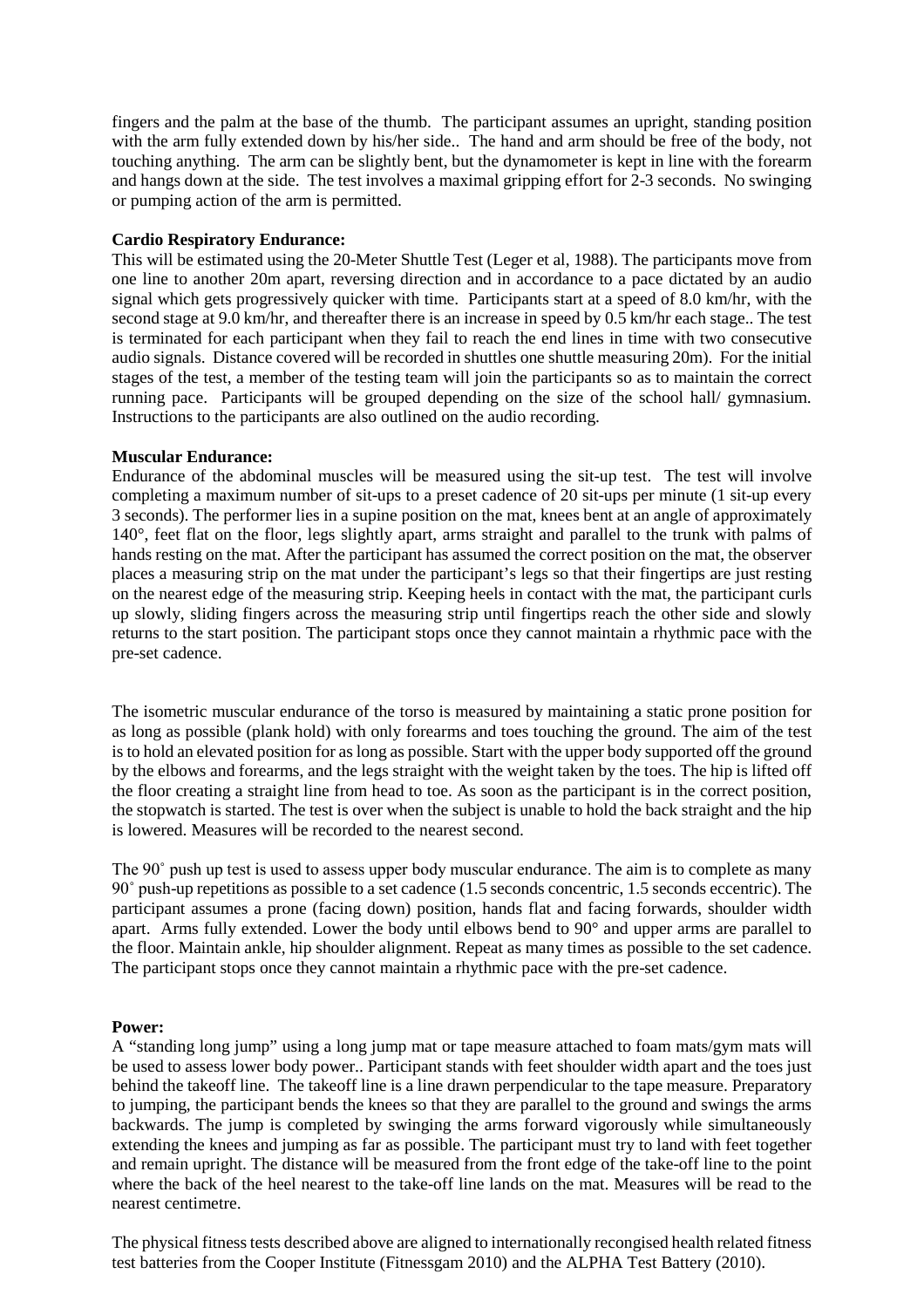

 $\checkmark$  | Low Risks

The subject should **not participate** in the tests if there is a recent history of illness or recurrent injury or if the pre-test questionnaire identifies a reason for the participant not to take part in any of the tests.

Video data can identify a participant. Video capture will be stored on password protected computers until data analysis is complete. Video data will be deleted at the end of the project and the anonymised nonidentifiable data will be retained.

# **5 Action to be taken in the event of an foreseeable emergency**

The procedure will be terminated if the volunteer shows any sign of distress.

Standard first aid procedures may be required depending on the severity of the situation. The following standard procedure should be followed in the event of an incident occurring in the PESS building / UL Facility:

- 1. Stop the procedure. Position the subject to prevent self-injury.
- 2. If appropriate, raise the subject's lower limbs to improve blood flow. Should the subject fail to respond summon help immediately.
- 3. Check vital signs airways, breathing and circulation (ABC)
- 4. If required attempt CPR as soon as possible.
- 5. Requesting Help: Emergency Contact telephone numbers are listed on laboratory door: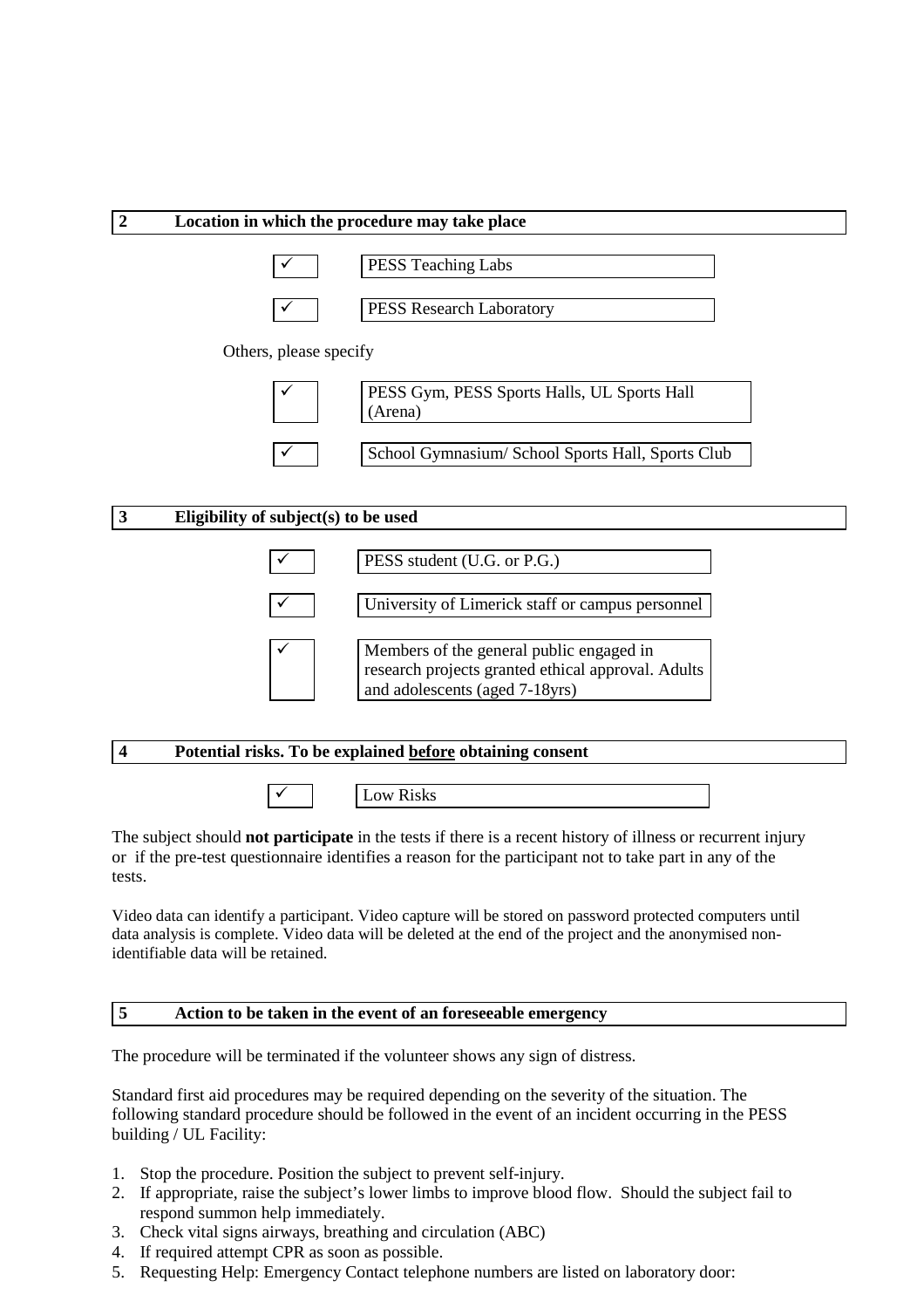- During normal working hours 9am-5pm, use lab phone to contact the Student Health Centre on **061-20**2534
- Outside of normal working hours, or if the Student Health Centre number is engaged/busy, use the laboratory phone to dial 3333 for UL security personnel who will then contact the ambulance service. If in PESS, contact one of the PESS First Aiders – names are listed on the PESS laboratory door.
- 6. When contacting the above clearly state: Location, Building, Room Number, Nature of Incident/Accident and provide a contact number.
- 7. Complete the UL 'Accident & Emergency' form (completed by the investigator, not the volunteer). Forms available on UL HR website: [https://www.ul.ie/hr/hr-policies-procedures-and](https://www.ul.ie/hr/hr-policies-procedures-and-forms-z)[forms-z](https://www.ul.ie/hr/hr-policies-procedures-and-forms-z)

If an emergency or incident occurs offsite, follow the local procedures for dealing with such an event. **Ensure you are aware of the offsite local safety procedures in the event of a foreseeable emergency.** In the event of a foreseeable emergency the School Principal/ Vice Principal or another member of staff shall be immediately contacted by a member of the testing team. The school's emergency procedure will then be put into effect.